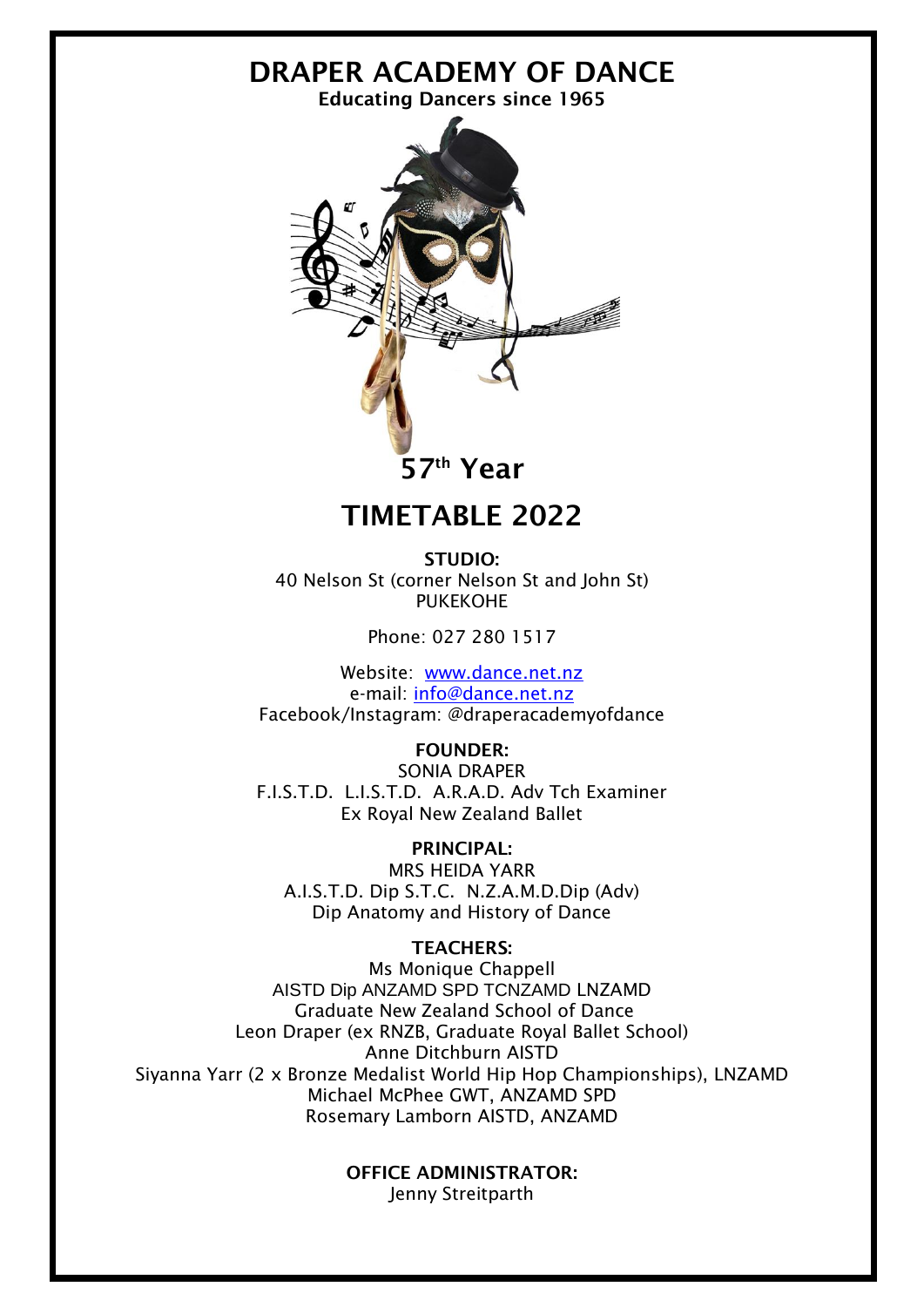# **TIMETABLE**

Annual Enrolment Fee \$20.00 per child Annual Production Fee \$20.00 per family For a quote please contact Mrs Yarr (info@dance.net.nz)

### Monday

| <b>STUDIO 1</b> |                           | <b>STUDIO 2</b> |                | <b>STUDIO 3</b> |                          |
|-----------------|---------------------------|-----------------|----------------|-----------------|--------------------------|
| 3.30            | <b>Pre Primary Ballet</b> | 3.30            | Private        | 3.30            | <b>Pre School Ballet</b> |
| 4.00            | <b>Primary Ballet</b>     | 4.15            | Grade 2 Ballet | 4.00            | Grade 1 Jazz             |
| 4.45            | Int Foundation Ballet     | 5.00            | Grade 3 Ballet | 4.45            | Finish                   |
| 6.00            | Int & Int Found Pointe    | 5.45            | Grade 4 Ballet | 5.45            | Intermediate Hip Hop     |
| 6.30            | Intermediate Ballet       | 6.30            | Grade 5 Ballet | 6.30            | <b>Advanced 1 Ballet</b> |
| 8.00            | <b>Advanced Pointe</b>    | 7.30            | Finish         | 8.00            | Adv Pointe - studio 1    |
| 8:45            | Finish                    |                 |                |                 |                          |
|                 |                           |                 |                |                 |                          |

### Tuesday

| <b>STUDIO 1</b> |                          | <b>STUDIO 2</b> |                          | <b>STUDIO 4</b> |                         |
|-----------------|--------------------------|-----------------|--------------------------|-----------------|-------------------------|
|                 |                          | 9.45            | Pre School Ballet        |                 |                         |
|                 |                          | 10.15           | Finish                   |                 |                         |
|                 |                          | 11.30           | <b>Graceful Grandies</b> |                 |                         |
|                 |                          | 12.15           | Finish                   |                 |                         |
|                 |                          |                 |                          |                 | <b>STUDIO 3</b>         |
| 3.30            | <b>Beginners Hip Hop</b> | 3:30            | Pre Primary Ballet       | 4.00            | Senior Acro             |
| 4.15            | Grade 2 Jazz             | 4.00            | <b>Primary Ballet</b>    | 5.00            | Conditioning (all Acro) |
| 5.00            | Pre Grade 3 Jazz         | 4.45            | Grade 1 Ballet           | 5.30            | Junior Acro             |
| 5.30            | Senior Hip Hop           | 5:30            | Advanced 2 Ballet        | 6.30            | Open Major Ballet Class |
| 6.30            | Elementary Jazz          | 6.15            | Adult Jazz               | 7.30            | Finish                  |
| 7.30            | Advanced                 | 7.00            | <b>Adult Ballet</b>      |                 |                         |
|                 | Contemporary             |                 |                          |                 |                         |
| 8.30            | Finish                   | 7.45            | Finish                   |                 |                         |
|                 |                          |                 |                          |                 |                         |

### Wednesday

| <b>STUDIO 1</b> |                    | <b>STUDIO 2</b> |               | <b>STUDIO 3</b> |                           |
|-----------------|--------------------|-----------------|---------------|-----------------|---------------------------|
|                 |                    |                 |               |                 |                           |
| 3.30            | Grade 3 Jazz       | 3.45            | Level 1/2 Tap | 3.45            | Beginners Jazz            |
| 4.15            | Grade 5 Jazz       | 4.15            | Private       | 4.15            | Junior Stretch Leaps &    |
|                 |                    |                 |               |                 | <b>Spins</b>              |
| 5.00            | Grade 4 Jazz       | 5:00            | Level 8 Tap   | 5:00            | intermediate Stretch      |
|                 |                    |                 |               |                 | Leaps & Spins             |
| 5.45            | Junior Open Modern | 5:45            | Level 9 Tap   | 5.45            | Pre Elementary Jazz       |
| 6.30            | Advanced Open Jazz | 6.30            | Level 5 Tap   | 6.30            | <b>Adult Contemporary</b> |
| 7.45            | Advanced Jazz      | 7.15            | Senior Tap    | 7.15            | Finish                    |
| 8.45            | Finish             | 8.00            | Finish        |                 |                           |
|                 |                    |                 |               |                 |                           |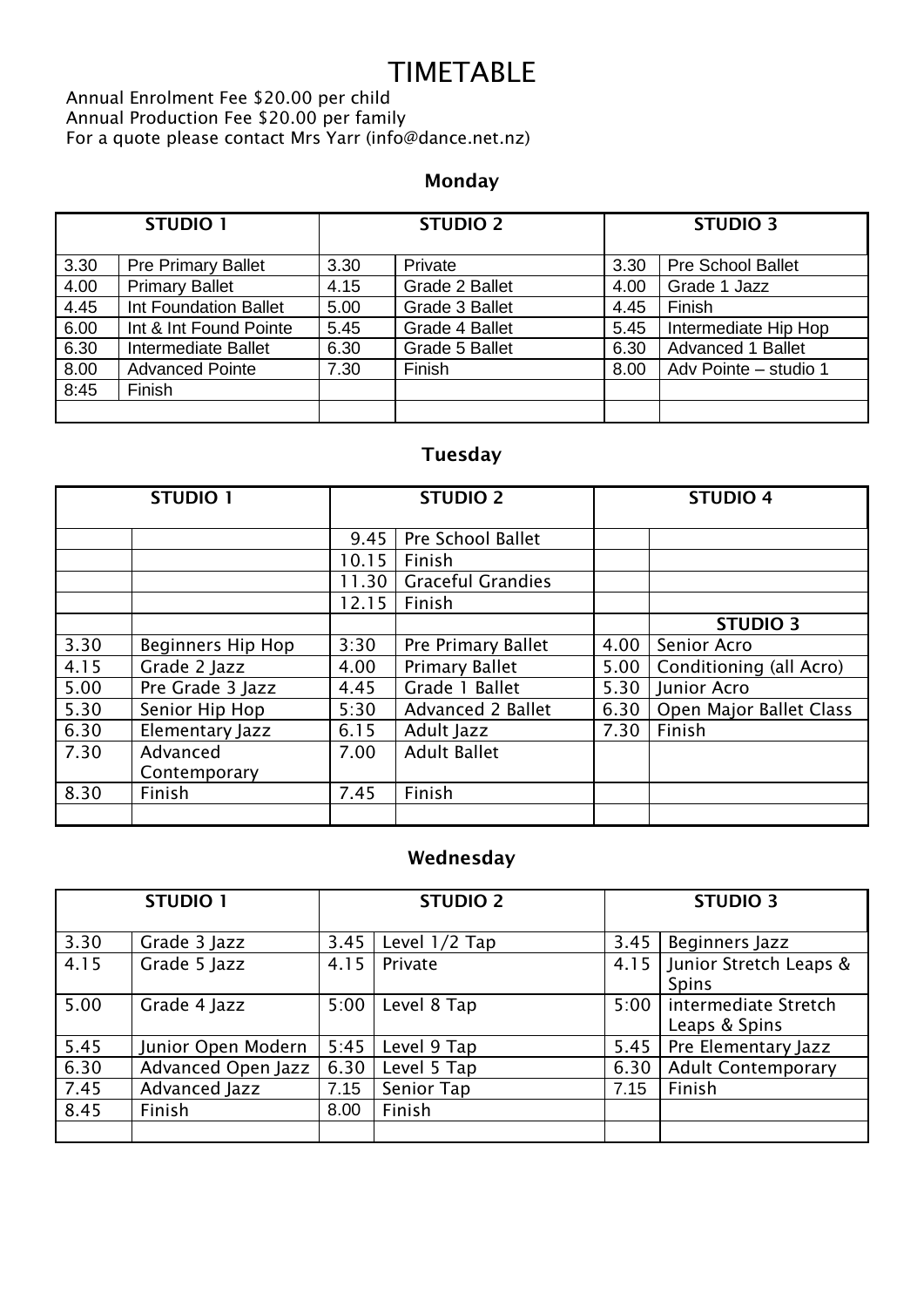# TIMETABLE

#### Thursday

| <b>STUDIO 1</b> |                       |      | <b>STUDIO 2</b>                                         | <b>STUDIO 3</b> |                          |
|-----------------|-----------------------|------|---------------------------------------------------------|-----------------|--------------------------|
| 3.30            | Grade 2 Ballet        | 5.30 | Open Pilates (drop in   3.30   Grade 3 Ballet<br>class) |                 |                          |
| 4.15            | Grade 5 Ballet        | 6.30 | Advanced Jazz                                           | 4.15            | <b>Exam Contemporary</b> |
| 5.00            | Int Foundation Ballet | 7.30 | Finish                                                  | 5.00            | Grade 4 Ballet           |
| 6.30            | Finish                |      |                                                         | 5.45            | Junior Contemporary      |
|                 |                       |      |                                                         | 6:30            | Finish                   |
|                 |                       |      |                                                         |                 |                          |
|                 |                       |      |                                                         |                 |                          |

#### Friday

|                     | <b>STUDIO 1</b>        | <b>STUDIO 2</b> |      | <b>STUDIO 3</b>   |
|---------------------|------------------------|-----------------|------|-------------------|
| 3.45                | <b>Musical Theatre</b> |                 | 4.00 | Advanced 2 Ballet |
| 4:30                | Intermediate Jazz      |                 | 5.30 | Advanced 1 Ballet |
| $\frac{1150}{5:30}$ | Intermediate Ballet    |                 | 7:00 | Finish            |
| 7:00                | Performance Group      |                 |      |                   |
| $\frac{8.30}{9.15}$ | Exam Hip Hop           |                 |      |                   |
|                     | Finish                 |                 |      |                   |
|                     |                        |                 |      |                   |

NB: Viewing - Parents may watch on the **5 th week and last week** of term, during Terms 1 to 3 only. No more than ONE spectator per student without prior arrangement. Only viewing week in Term 4 is during prize giving week, as students are preparing for the show.

#### *PLEASE NOTE OUR FIRST TERM COMMENCES FRIDAY 11th FEBRUARY 2022*

| <b>Terms 2022</b>                                                                       |                                                                  |                                                         |                                                                |  |  |  |
|-----------------------------------------------------------------------------------------|------------------------------------------------------------------|---------------------------------------------------------|----------------------------------------------------------------|--|--|--|
| Term One:                                                                               | 11th February 2022                                               | ി to                                                    | 14th April 2022 inclusive                                      |  |  |  |
| Term Two:                                                                               | 2nd May 2022                                                     | to                                                      | 1st July 2022 inclusive                                        |  |  |  |
| Term Three:                                                                             | 25th July 2022                                                   | to                                                      | 30th September 2022 inclusive                                  |  |  |  |
| Term Four:                                                                              | 17th October 2022                                                | to                                                      | 9th December 2022 inclusive                                    |  |  |  |
| Public Holidays:<br>Closed all public holidays (Easter Good Friday to Monday inclusive) |                                                                  |                                                         |                                                                |  |  |  |
| Performance Group:                                                                      | Auditions to be held Friday 11th February at 7.00pm              |                                                         |                                                                |  |  |  |
| <b>Annual Production</b>                                                                | <b>Ballet:</b>                                                   |                                                         |                                                                |  |  |  |
|                                                                                         |                                                                  | Friday 2nd December and Saturday 3rd December at 6.00pm |                                                                |  |  |  |
|                                                                                         | Jazz, Tap, Hip Hop, Acro and Contemporary:                       |                                                         |                                                                |  |  |  |
|                                                                                         |                                                                  |                                                         | Thursday 1st December 6.00pm and Saturday 3rd December 11.00am |  |  |  |
| <b>Prize Giving</b>                                                                     | During normal classes Monday 5th December to Friday 9th December |                                                         |                                                                |  |  |  |
|                                                                                         | Performance Group prize giving Friday 9th December at 6.00pm     |                                                         |                                                                |  |  |  |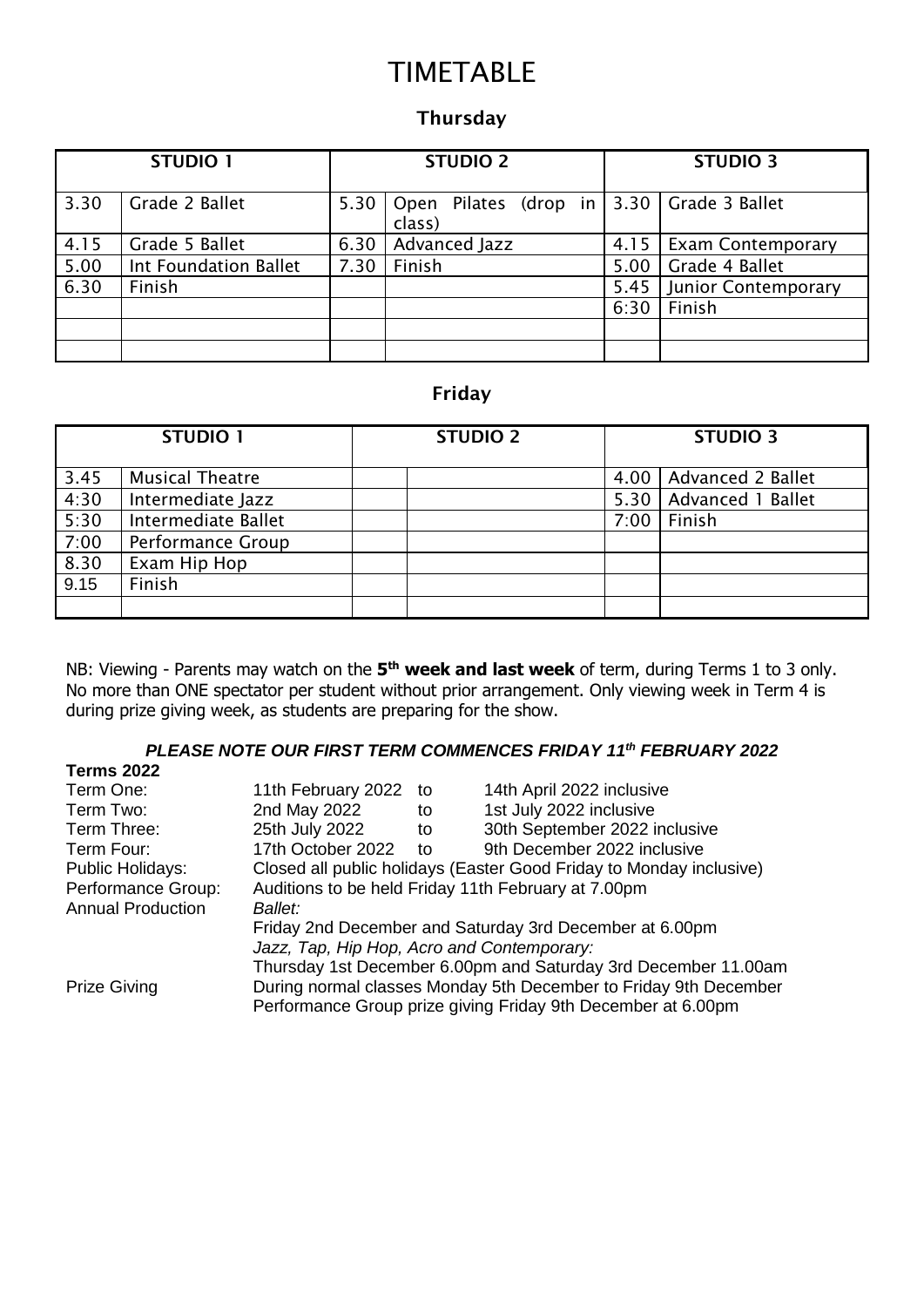

## Welcome to 2022

Draper Academy of Dance we offer fully qualified tuition in many forms of dance, including Ballet, Tap, Jazz, Contemporary, and Hip Hop.

#### ➢ **Mission Statement**

To teach a love of dance to people of all ages whilst achieving sound technical standards. We do this by employing suitably qualified teachers to teach an Internationally recognised dance syllabus.

#### ➢ **CDs**

Class music is available at \$7.00 per class. "Know it Books" \$7.00.

#### ➢ **Standards of Dress**

Dance is a discipline and hence we have a set dress code.

All long hair must be worn up and clean uniforms worn. Shoes must be well fitting and have no room for growth.

➢ **Uniform** (in 2022 we will be phasing in a new uniform which will be mandatory for exam students. These will be available early 2022). We are still negotiating this, however our current uniform is as follows:

Ballet

| Baby Ballerinas to Grade 1<br>Grade 2 to Grade 5 | Pale Pink Leotard & Pale Pink circular skirt, ballet shoes & tights<br>Junior Navy Leotard and blue wrap around skirt |
|--------------------------------------------------|-----------------------------------------------------------------------------------------------------------------------|
| Int Foundation to Advanced                       | Black Leotard and wrap around skirt                                                                                   |
| Contemporary                                     | <sup>3/4</sup> Tights and Tee Shirt                                                                                   |
| Tap & Jazz                                       | Black Leotard and Black bike pants, Tap Shoes or Jazz Shoes,<br><b>Black Socks</b>                                    |
| Hip Hop                                          | All black shoes/trainers, Black Leggings, Tee Shirt                                                                   |

#### ➢ **Performance Group**

\$95.00 per Term. Auditions held 11th February at 7.00pm.

#### ➢ **Competition Dances/Private lessons**

These are available by arrangement at \$30 per half hour (payable to teacher on day of lesson), but are an invaluable experience for your child. These must be arranged through Mrs Yarr, not directly with the teacher.

#### ➢ **Costume Hire Fee**

We do have many costumes for hire at a cost of \$30.00 per wearing plus a \$20.00 refundable bond.

#### ➢ **Shop**

For those wishing to purchase second hand clothing and shoes see Jenny in the office Monday to Thursday 3.00pm to 5.00pm.

#### ➢ **Enrolment**

As class numbers are restricted, to secure a place all returning students must complete the attached form (either on paper or by completing the online enrolment from the website), along with your enrolment fee of \$20.00 by 30th Jan 2022. This enrolment fee is non-refundable and not deductible from term fees.

#### ➢ **Fees**

We charge per term not per lesson. If you are not continuing the next term please let us know in writing 3 weeks prior to the last week of your last term or another terms fees will be charged.

If doing more than one dance discipline we charge for your dearest discipline then additional genres are charged at a reduced rate.

For a full quote for your dearest discipline please speak to Mrs Yarr. In the event of a Covid lockdown we will endeavour to do online classes. If you are unable to do these please advise us within 1 week of lockdown.

Three weeks **WRITTEN** notice prior to the end of term (**no answerphone, verbal or txt notice**) when not returning otherwise a full terms fees will be charged.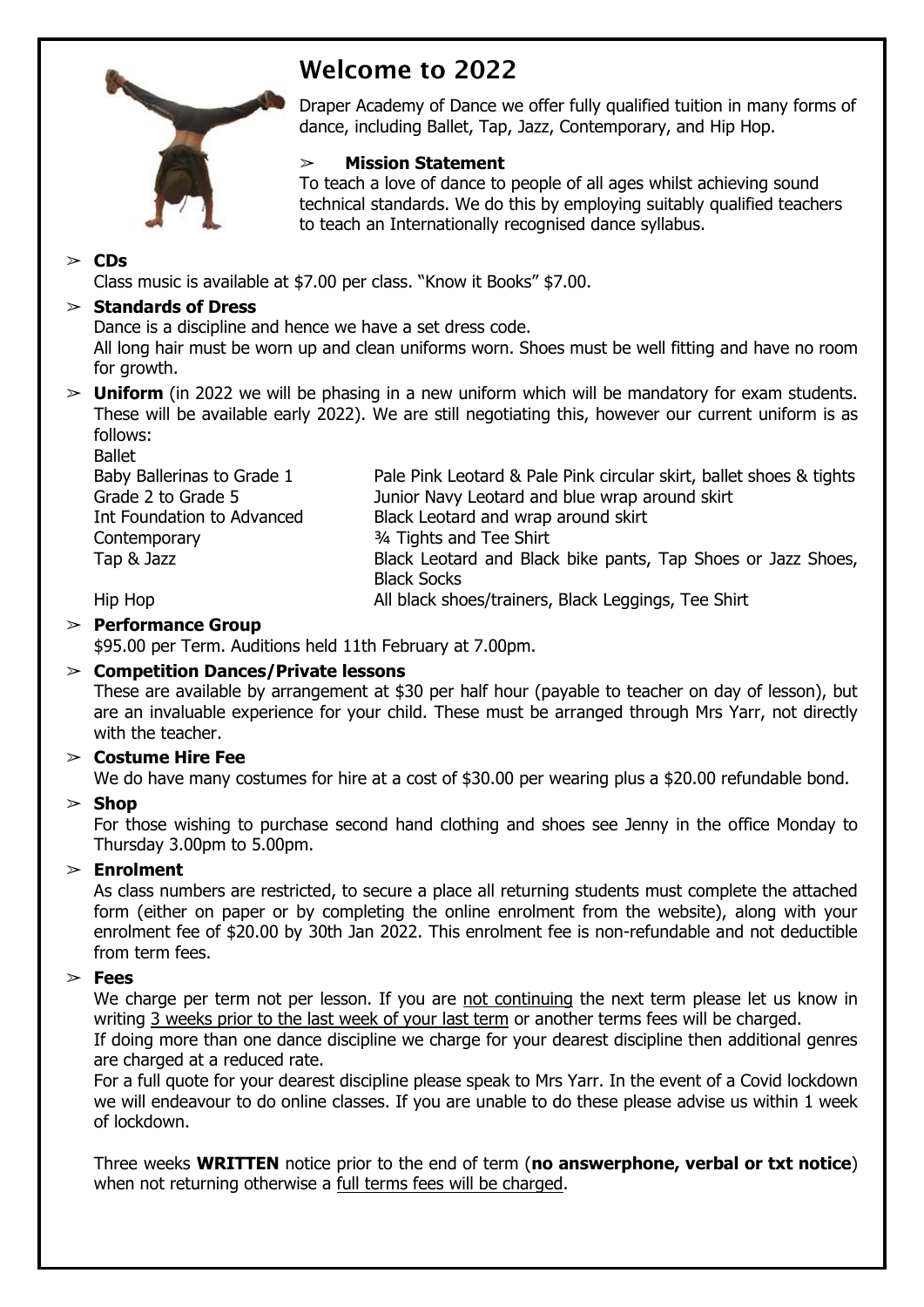# DRAPER ACADEMY OF DANCE

#### Educating Dancers since 1965

#### **2022 Code of Conduct**

- 1. Students dress in correct uniform at all times. Jazz and Ballet students must be in either a form fitting singlet or leotard. When pupils wear baggy tops, we cannot see their alignment etc.
- 2. Endeavour to be punctual, warmed up and ready to start classes at the correct time.
- 3. Students please be courteous to each other at all times.
- 4. Students please show respect for all studio equipment and surroundings. Please report any damage to teachers.
- 5. Any problems please speak directly to the Principal (Mrs Yarr).
- 6. If you are unable to attend lessons, please notify us by email, [info@dance.net.nz.](mailto:info@dance.net.nz)
- 7. The waiting area is a quiet area, the noise from talking disturbs classes in progress. Any siblings in the waiting area must be supervised and quiet.
- 8. Viewing days: Viewing is permitted on the 5th week and last week of term, Terms 1 to 3, and during prize giving week in Term 4. One spectator per student is allowed to watch. No cell phones or talking during class. No non paying spectators to join in.
- 9. Please make sure you check your emails for newsletters emailed out. If you update your email address, then please let us know.
- 10. Any competition students must compete using dances taught only by our teachers.
- 11. Please check before using our choreography/music for talent quests etc.
- 12. Draper Academy of Dance is only responsible for your children during their scheduled class times.
- 13. Video and photography is only allowed of your own child on viewing days.
- 14. By enrolling I consent to the use of photographs and videos taken during studio classes and events to be used by Draper Academy of Dance for resale and promotional purposes.
- 15. Please be respectful when parking and avoid parking over our neighbours driveway, on their property or in our staff carparks.

#### **Fees**

We do not have a credit system. Fees are payable within 3 weeks of invoice or a 10% accounting fee will be charged. Students whose fees are outstanding will not be able to commence the following term. We will be using a debt collector. We charge per term based on an 8 week term, any extra weeks are a bonus. Our terms usually work to your benefit.

#### **Enrolment**

Enrolment is required by 30<sup>th</sup> January 2022. A non refundable/non deductible enrolment fee of \$20 per student is payable at time of enrolment. We charge on a per term basis. Once enrolled the enrolment lasts for the year, if you wish to forfeit your place in the class we require 3 weeks written notice prior to the end of your last term. Enrolment is based on a first come first served basis. Class numbers are restricted. All returning students must re-enrol each year.